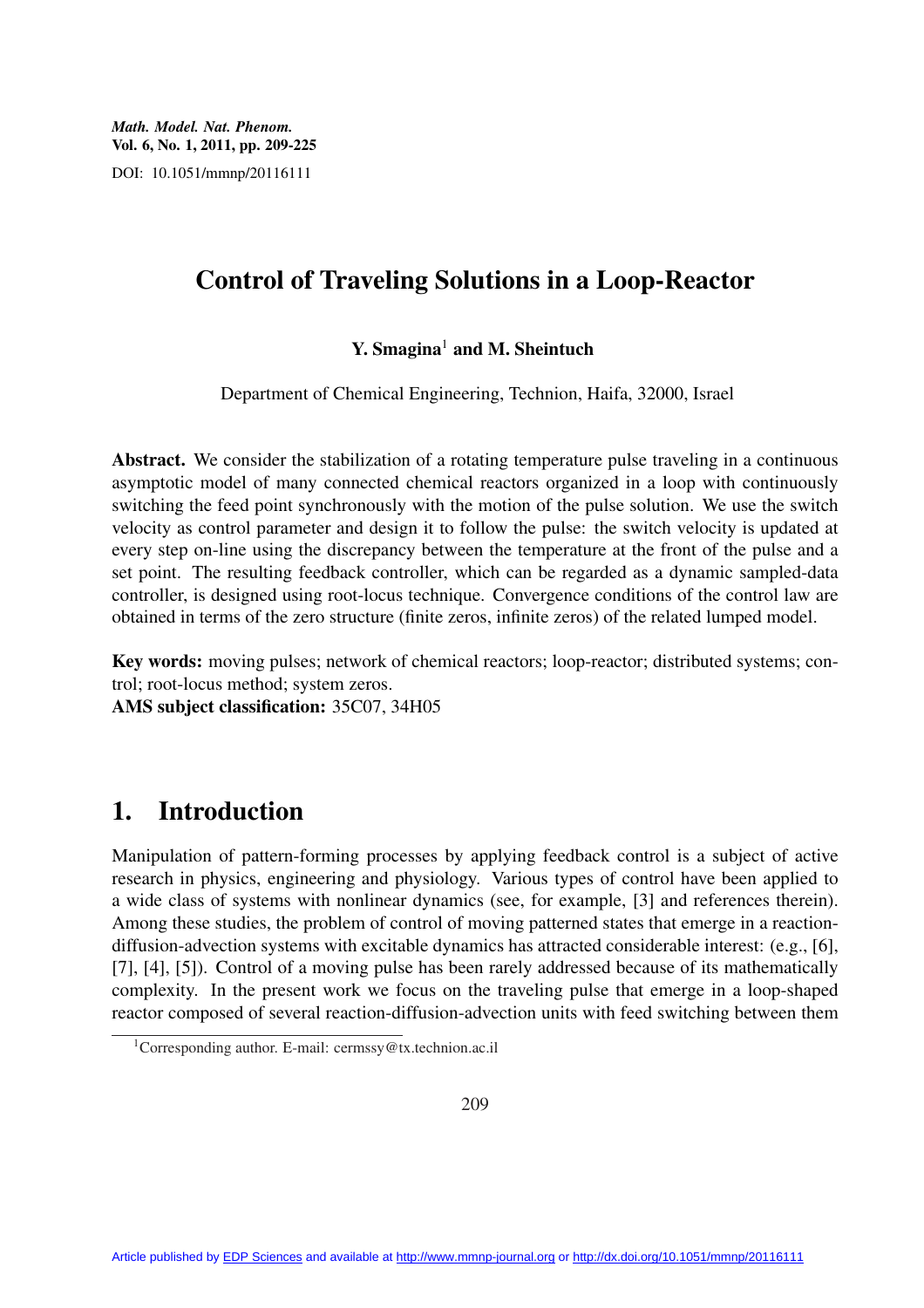(Figure1a). To illustrate this concept consider a loop reactor of overall length  $L$  and  $N$  units with a feed port and an exit port that are switched at every predetermined time interval,  $\sigma$ . In the first interval the feed flow enters the first reactor and exits from reactor  $N$  (denoted as units  $A, C$  in Figure1a). At the second interval, the feed flow enters the second reactor  $(B)$  and exits from the first reactor  $(A)$ , and so on. In the desired loop reactor operation a temperature pulse (hot spot) is formed and rotates around the system. Such type reactor is one of suggested technological solutions for low-concentration volatile organic carbons combustion and for exothermic reversible reaction (see [12]).

Each reactor is of length  $\Delta = L/N$  and is described by the dimensionless PDEs (see details in work [18])

$$
Le\frac{\partial y}{\partial \tau} + V\frac{\partial y}{\partial \xi} - Pe_y^{-1}\frac{\partial^2 y}{\partial \xi^2} = Bf_1(x, y),\tag{1.1}
$$

$$
\frac{\partial x}{\partial \tau} + V \frac{\partial x}{\partial \xi} - P e_x^{-1} \frac{\partial^2 x}{\partial \xi^2} = f_1(x, y)
$$
\n(1.2)

where  $\xi \in [0, L]$ ,

$$
f_1(x,y) = Da(1-x)exp(\frac{\gamma y}{\gamma + y})
$$
\n(1.3)

The two variables are usually the temperature  $(y)$  and conversion  $(x)$ , V is the fluid velocity,  $Le \gg 1$  is the ratio of solid to fluid heat capacity, the numbers  $Pe$  (  $Pe_x, Pe_y$ ) denote inverse heat conductivity and mass dispersion, B is the reaction exothermicity while  $\gamma$  is the dimensionless activation energy and Da (Damkohler number) is the dimensionless rate constant.

The boundary conditions are

$$
Pe_z^{-1} \frac{\partial z}{\partial \xi} \mid_{\xi = \xi_{feed}} = V(z \mid_{\xi = \xi_{feed}} - z_{in}), \quad \frac{\partial z}{\partial \xi} \mid_{\xi = \xi_{feed} + \Delta} = 0 \tag{1.4}
$$

where  $z = x, y$  and  $z_{in} \neq 0$  for every feed port and  $z_{in} = z$  of previous unit for other units.

The switching feed loop reactor (Figure1b) can be viewed as a counter-clockwise-rotating loopshaped reactor, with reactant flow in opposite direction while the feed and exit ports are fixed in space. In the limit of many small reactors, with which we are interested in this contribution, we can view the rotation as a steady process, while the valve separating the feed and exit ports are fixed. Rotating pulses in a loop reactor may emerge provided that the switching velocity  $(V_{sw} = \Delta/\sigma$  i.e., unit length/switching time) and the pulse velocity  $V_{fr}$  are matched in a certain way,  $V_{sw} \cong V_{fr}$  (see [18]) and the pattern is "frozen" in moving coordinates. The "frozen" pulse solutions exist only in a narrow domain of switch velocities (see [14]) and are very sensitive to fluctuations in operating conditions and uncertainties in the model parameters resulting to reaction extinction. To overcome this instability we consider the problem of stabilization of a rotating pulse by automatically tuning the parameter  $V_{sw}$  to the value that corresponds to the stable moving the pulse solution. Unlike our previous study [20] the present research is based on the asymptotic continuous model of the loop reactor (limiting case of the loop reactor with  $N \to \infty$  [18]). This model on the one hand successfully approximates the dynamics of multi-units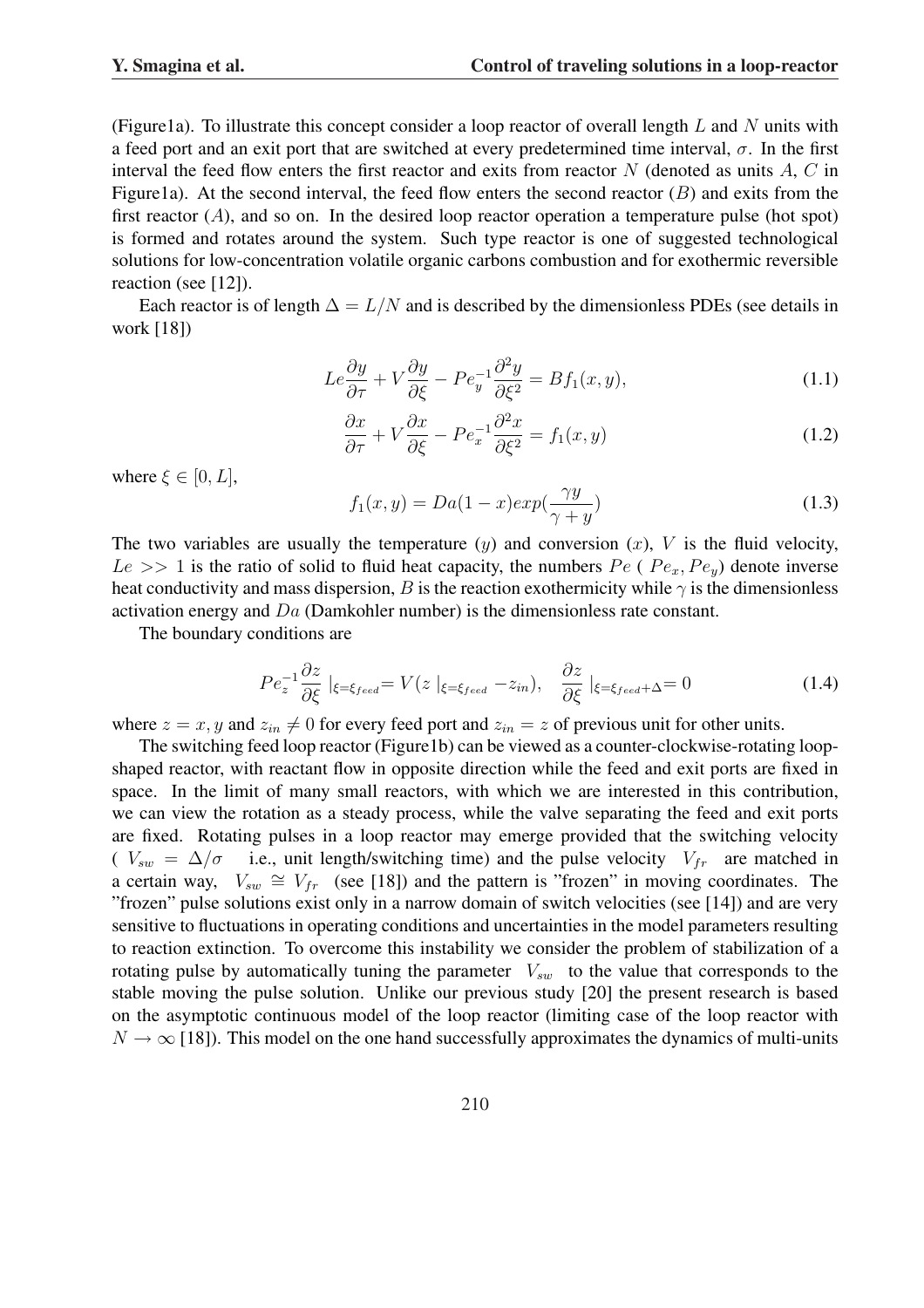

Figure 1: Scheme of the three-reactor three-positions loop system (a) and its presentation as a rotating loop-reactor with flow and rotation in opposite directions (b) (see text for details).

network reactor, while its structure is simpler than that of the original multi-units network model. This simplifies the design of the controller.

This reactor was demonstrated experimentally in our group [11], using ethylene oxidation as a model reaction, and using a model-free control scheme in which feed switching from one unit to the following occurs when the temperature at a certain position in the following units exceeds a threshold value  $(T_{SW})$  which was determined empirically. The difference between model-free and model-based control was discussed elsewhere [20].

The proposed model-based control structure is similar to the well-known no-reset discrete- time iterative learning control [19]. Using root-locus technique and concept of finite and infinite zeros we find admissible sensor positions and obtain solvability conditions for control existence and for assurance of stable pulse motion. Unlike numerical control solutions proposed in the literature [2] our approach gives analytical solution of the problem.

#### 2. Statement

To simplify mathematical manipulations we shall study here the control strategy on a simpler formal continuous one-variable model of the loop reactor <sup>2</sup>

$$
\frac{\partial y}{\partial \tau} + V \frac{\partial y}{\partial \xi} - P e_y^{-1} \frac{\partial^2 y}{\partial \xi^2} = f(y),\tag{2.1}
$$

where  $\xi \in [0, L]$ , L is a length of the ring, y is the state variable, parameters V,  $Pe_y$  were described above (Eqns. 1.1-1.4) and  $f(.)$  is some nonlinear function of ensuring the existence of the moving pulse solution. At the feed and exit ports the conditions are

<sup>&</sup>lt;sup>2</sup>To simplify the full model (Eqn.1.1-1.3) to a single-variable problem we use the realistic assumptions of  $Le >> 1$ and  $Pe_x > Pe_y >> 1$ . Thus, in the full model we may capitalize in the short time scale of the mass balance the absence of mass-mixing, which allow to find an approximate  $x(y)$  relation and reduce model (1.1)-(1.3). Also we redefine  $\tau$ . The detailed description of this simplification is in ([20], Appendix A).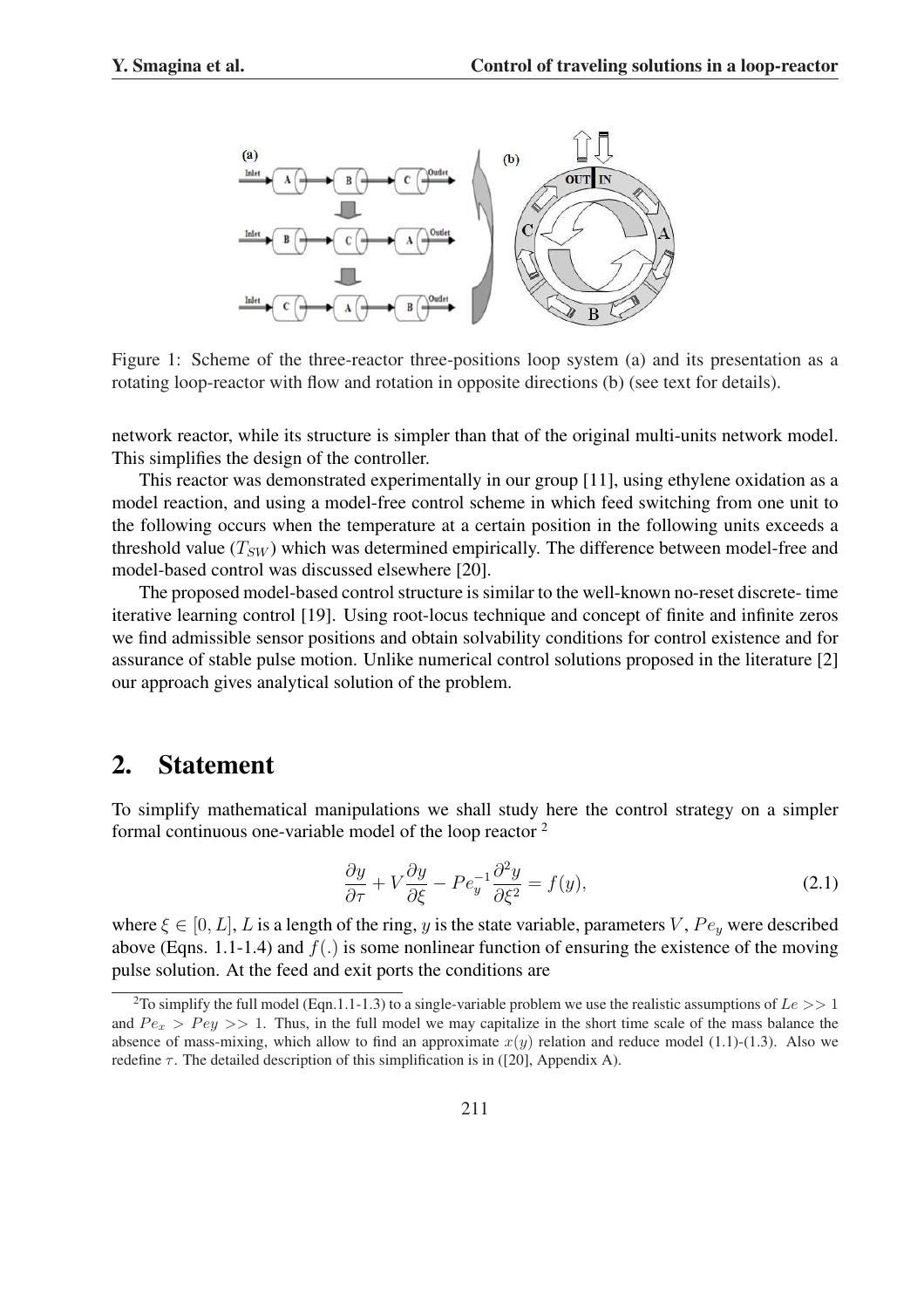$$
Pe_y^{-1} \frac{\partial y}{\partial \xi} \mid_{\xi = \xi_{feed}} = V(y \mid_{\xi = \xi_{feed}} - y_{in}), \quad \frac{\partial y}{\partial \xi} \mid_{\xi = \xi_{feed} + L} = 0 \tag{2.2}
$$

and they describe the limiting case of the network loop reactor ( $N \to \infty$ ,  $\Delta \to 0$ ) when the feed point is changed continuously at a speed of  $V_{sw}$  so that  $\xi_{feed} = \xi_{feed}(\tau) = [\tau V_{sw}] mod(L)^3$ . The feed should follow synchronously the motion of the pulse so that  $V_{sw} = V_{fr}$  where  $V_{fr}$  is the pulse velocity [18]. The corresponding boundary-conditions at the feed- and exit-ports coincide with Eqn.2.2.

We can see that the behaviour of propagating pulses here is similar to one emerging in reactiondiffusion systems with excitable media like heart. For such moving-pulse solutions we state the general control problem as follows: Stabilize rotating pulses in excitable media by using a pulse velocity  $(V_{fr})$  as control parameter.

Redefining  $\zeta = \xi - V_{fr}\tau$ ,  $\tau' = \tau$  we reduce the original Eqn.(2.1-2.2) to the following system in a moving coordinate with  $\zeta_{feed} = 0^4$ 

$$
\frac{\partial y}{\partial \tau} + (V - V_{fr}) \frac{\partial y}{\partial \zeta} - P e_y^{-1} \frac{\partial^2 y}{\partial \zeta^2} = f(y), \qquad \zeta \in [0, L]
$$
\n(2.3)

subject to

$$
Pe_y^{-1} \frac{\partial y}{\partial \zeta} \mid_{\zeta=0} = V(y \mid_{\zeta=0} -y_{in}), \quad \frac{\partial y}{\partial \zeta} \mid_{\zeta=L} = 0 \tag{2.4}
$$

Let's note that  $\zeta = (\xi - V_{fr}\tau)$  mod(L) for the ring domain.

We should note that any solution of Eqn.2.1,2.2 that moves with a specified velocity  $V_{fr}$  is transformed into the frozen solution in moving coordinate of Eqn.2.3,2.4.

Let  $V_{fr}^*$  be a velocity of a pulse solution of system (2.3),(2.4) with a corresponding  $y_o(\zeta)$  that sustains a pulse as  $\tau \to \infty$ . Proposing that the control variable  $V_{fr}$  may be updated at certain time instants, we formulate our purpose as follows: To design a variable  $V_{fr}$  that should automatically be tuned to the value  $V_{fr}^*$  i.e.  $V_{fr} \to V_{fr}^*$  as  $\tau \to \infty$ . Such control prevents extinction of any pulse solution of Eqn.(2.3-2.4) for large times even when all parameters are not known exactly i.e. control assures  $y(\zeta, \tau) \to y_o(\zeta)$  as  $\tau \to \infty$ .

### 3. Structure of control

Let's assume that the variable  $y(\zeta, \tau)$  is accessible at every point of the domain  $[0, L]$ . We will use the discrete-time control policy updating the control variable  $V_{fr}$  at equal time intervals  $\tau_i =$ i $\sigma$ ,  $i = 1, 2, \ldots$  according to the rule: At a moment  $\tau_i = \sigma i$  the present state  $y(\zeta^*, \tau_i)$ at a position  $\zeta^*$  is compared with the set point  $y^*$  and  $V_{fr}$  is corrected. As a set point we use  $y^* = y_o(\zeta^*)$ . The resulting control law takes the form of the following dynamic feedback discretetime controller

 $3\alpha = [\beta]$  mod(L) denotes the remainder of division of  $\beta$  by L.

<sup>&</sup>lt;sup>4</sup>Further for simplicity we will use  $\tau$ .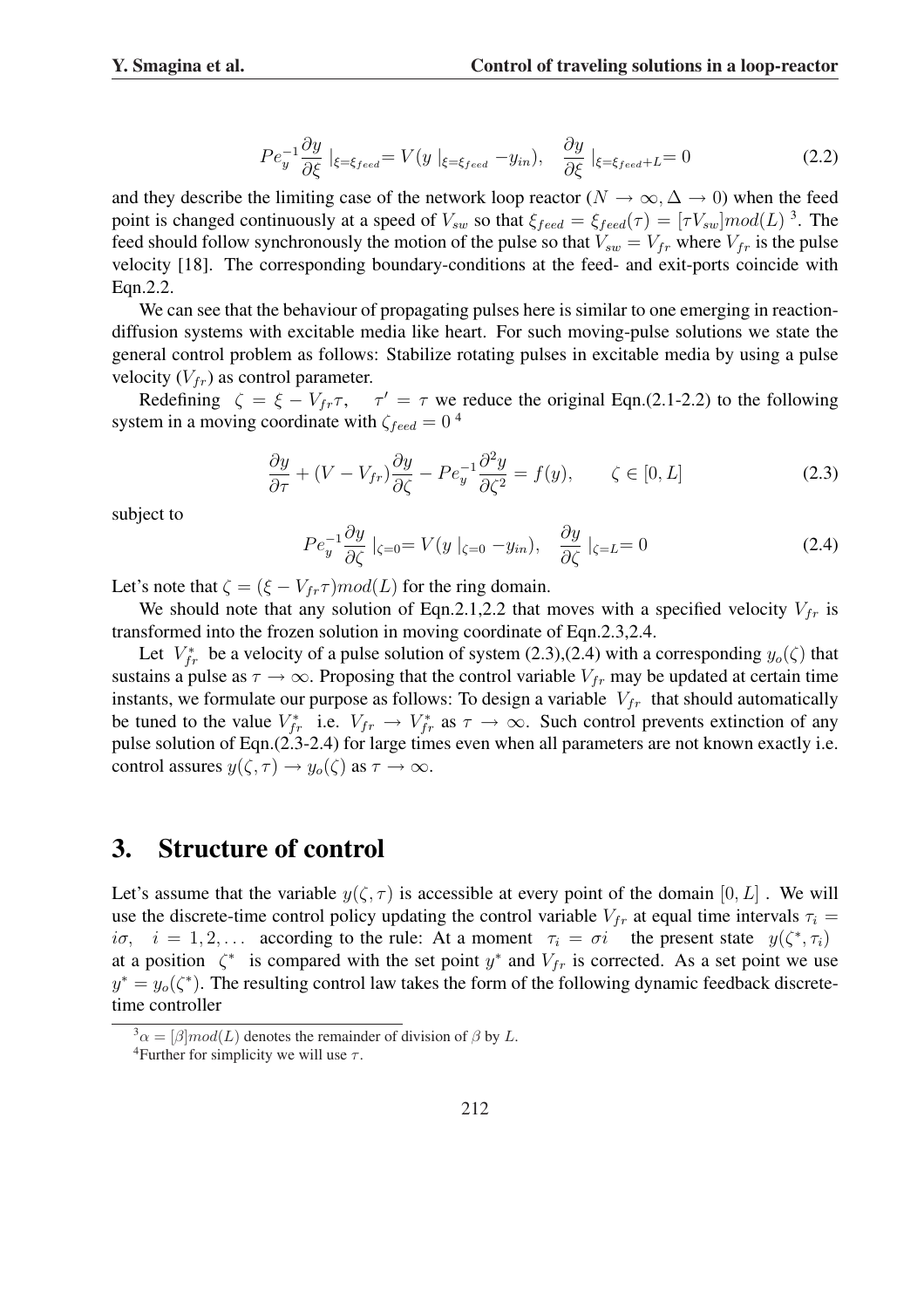$$
V_{fr}(\tau_{i+1}) = V_{fr}(\tau_i) - k[y(\zeta^*, \tau_i) - y^*], \quad k > 0, \quad i = 1, 2, \dots
$$
 (3.1)

and it is activated at time instants  $\tau_i$  at the sensor position  $\zeta^*$ . For sake of definiteness we will study the case  $k > 0^5$ . This control is the sampled-data control [9], [10] having the structure of the non-reset iterative learning control [19]. Note that the sensor is located at a position moving with the pulse (i.e.  $\zeta^*$  is fixed in a moving coordinate); we should address this problem of sensor location in real systems.

To choose the parameters  $\zeta^*, k, \sigma$  of controller (3.1), we will study the behaviour of the nonlinear model (2.3, 2.4, 3.1) in proximity of the steady solution  $y_o$ . For small deviations  $\bar{y} = y - y_o$ and  $\bar{V}_{fr} = V_{fr} - V_{fr}^*$  we obtain the following linearized PDE equation

$$
\frac{\partial \bar{y}}{\partial \tau} + \mathcal{L}(\bar{y}) = \frac{\partial f}{\partial y} \big|_{y_o} \bar{y} + V_{fr}^* \frac{\partial \bar{y}}{\partial \zeta} + \frac{\partial y_o}{\partial \zeta} \bar{V}_{fr}(\tau_i), \quad i = 1, \dots
$$
\n(3.2)

where

$$
\mathcal{L}(\bar{y}) = V \frac{\partial \bar{y}}{\partial \zeta} - P e_y^{-1} \frac{\partial^2 \bar{y}}{\partial \zeta^2}
$$
\n(3.3)

The boundary conditions become

$$
Pe_y^{-1} \frac{\partial \bar{y}}{\partial \zeta} \mid_{\zeta=0} = V \bar{y} \mid_{\zeta=0}; \quad \frac{\partial \bar{y}}{\partial \zeta} \mid_{\zeta=L} = 0 \tag{3.4}
$$

Expressing  $\bar{V}_{fr}$  as the dynamic equation for the deviation of control

$$
\bar{V}_{fr}(\tau_{i+1}) = \bar{V}_{fr}(\tau_i) - k\bar{y}(\zeta^*, \tau_i), \quad i = 1, 2, \dots
$$
\n(3.5)

where  $\bar{y}(\zeta^*, \tau_i) = y(\zeta^*, \tau_i) - y^*$ ,  $y^* = y_o(\zeta^*)$  and inserting (3.5) in (3.2) we obtain the closed-loop system in deviations.

Let us note that in the original fixed coordinate system Eqn.3.2 becomes  $\frac{\partial \bar{y}}{\partial \tau} + \mathcal{L}(\bar{y}) =$  $\frac{\partial f}{\partial y}\Big|_{y_o} \bar{y} + \frac{\partial y_o}{\partial \xi} \bar{V}_{fr}(\tau_i)$ . Hence the term  $\frac{\partial y_o}{\partial \xi} \bar{V}_{fr}(\tau_i)$  that is approximated for 'frozen solution' as  $\frac{\partial y}{\partial \xi} \overline{V}_{fr}(\tau_i)$  can change the dynamic behaviour of system (3.2) and its stability. The same applies to the original nonlinear model (Eqn.2.1) obtained by adding the above equation and the steady equation:  $\frac{\partial y_o}{\partial \tau} + \mathcal{L}(y_o) = f(y_o)$ 

$$
\frac{\partial y}{\partial \tau} + \mathcal{L}(y) = f(y) + \frac{\partial y_o}{\partial \xi} \bar{V}_{fr}(\tau_i), \ \ y = y(\xi, \tau), \ \ i = 1, \dots \tag{3.6}
$$

 $5$ Similar as in work [20].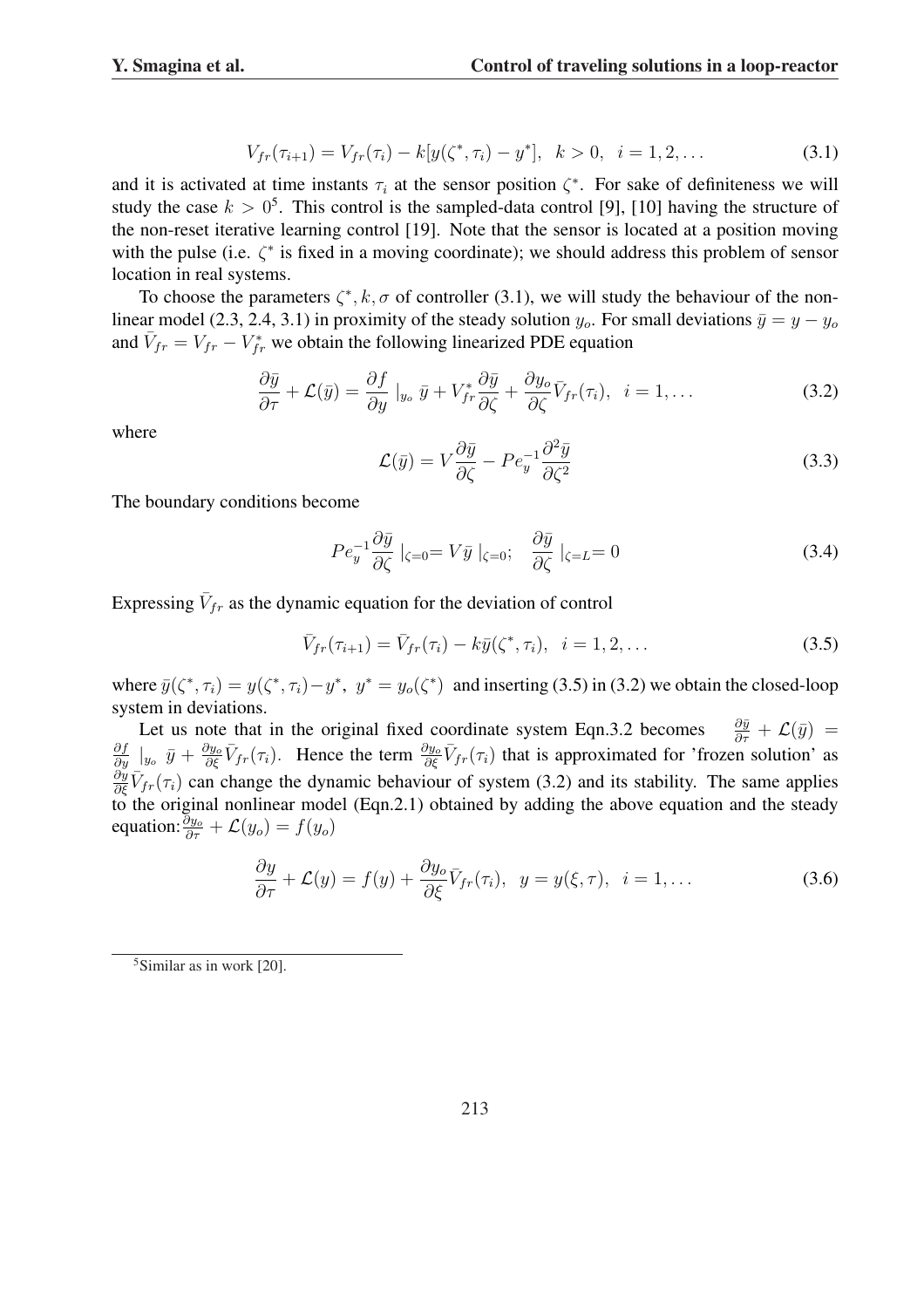#### 4. Stability conditions

To find stability conditions we convert linearized PDE (3.2) into an infinite set of linear ODEs by Galerkin's method and approximate the infinite dimensional model by the following  $M$  - dimensional ODE system <sup>6</sup>

$$
\dot{\boldsymbol{a}}(\tau) = A\boldsymbol{a}(\tau) + P\bar{V}_{fr}(\tau_i), \quad \tau_i = \sigma(i-1), \quad i = 1, 2, \dots \tag{4.1}
$$

where a is an M-vector of continuous-time state variable, A is an  $M \times M$  matrix and P is an  $M \times 1$  column vector. Matrix A takes the form

$$
A = -\Lambda + J_y + V_{fr}^* F_y \tag{4.2}
$$

where  $\Lambda = diag(\rho_1, \rho_2, \dots, \rho_M)$  and elements of  $M \times M$  matrices  $J_y$ ,  $F_y$  and vector P are calculated from the following expressions

$$
\{\{J\}\}_{nj} = \int_0^L \frac{\partial f}{\partial y}(y_o(\zeta))\phi_n \phi_j^a d\zeta, \quad \{\{F\}\}_{nj} = \int_0^L \frac{\partial \phi_n}{\partial \zeta} \phi_j^a d\zeta, \quad \{\{P\}\}_j = \int_0^L \frac{\partial y_o}{\partial \zeta} \phi_j^a d\zeta
$$
\n(4.3)

where  $\rho_n$ ,  $\phi_n = \phi_n(\zeta)$  and  $\phi_n^a = \phi_n^a(\zeta)$ ,  $n = 1, 2, \dots$  are eigenvalues, eigenfunctions and adjoint eigenfunctions of the linear operator (3.3) with b.c. (3.4).

Now forming the scalar output at instants  $\tau_i$ 

$$
w(\tau_i) = H\boldsymbol{a}(\tau_i) \tag{4.4}
$$

where elements of the  $1 \times M$  row vector H are calculated as

$$
\{\{H\}\}_m = \phi_m(\zeta^*), \quad m = 1, 2, \dots, M
$$
\n(4.5)

we present the discrete-time control (3.5) in the form

$$
\bar{V}_{fr}(\tau_{i+1}) = \bar{V}_{fr}(\tau_i) - kH\mathbf{a}(\tau_i), \ \ k > 0, \quad \tau_i = \sigma(i-1), \quad i = 1, 2, \dots \tag{4.6}
$$

It should be noted that equation (4.1) is a hybrid one: It is a connection of continuous-time dynamics and discrete-time control that is fed into the continuous system by means of an ideal zeroth-order hold, i.e. the value  $\bar{V}_{fr}(\tau)$  is sampled and held constant between any two consecutive sampling instants. This control action is called a single-rate digital control because it synchronously turns on with a common sample period ( $\sigma$ ). For such control the following result is well known (see e.g. [9], [10]).

Assertion 1. *Control (4.6) with appropriate gain* k *assures that the zero solution of closed-loop hybrid system (4.1, 4.4, 4.6) is uniformly asymptotically stable if and only if the matrix*

$$
\left[\begin{array}{cc} G & D \\ -kH & 1 \end{array}\right]
$$

 $6M$  is the truncated order, an integer satisfying  $max(eig(A_M)) \cong max(eig(A_{M+1}))$  where  $A_m$  is  $M \times M$  matrix.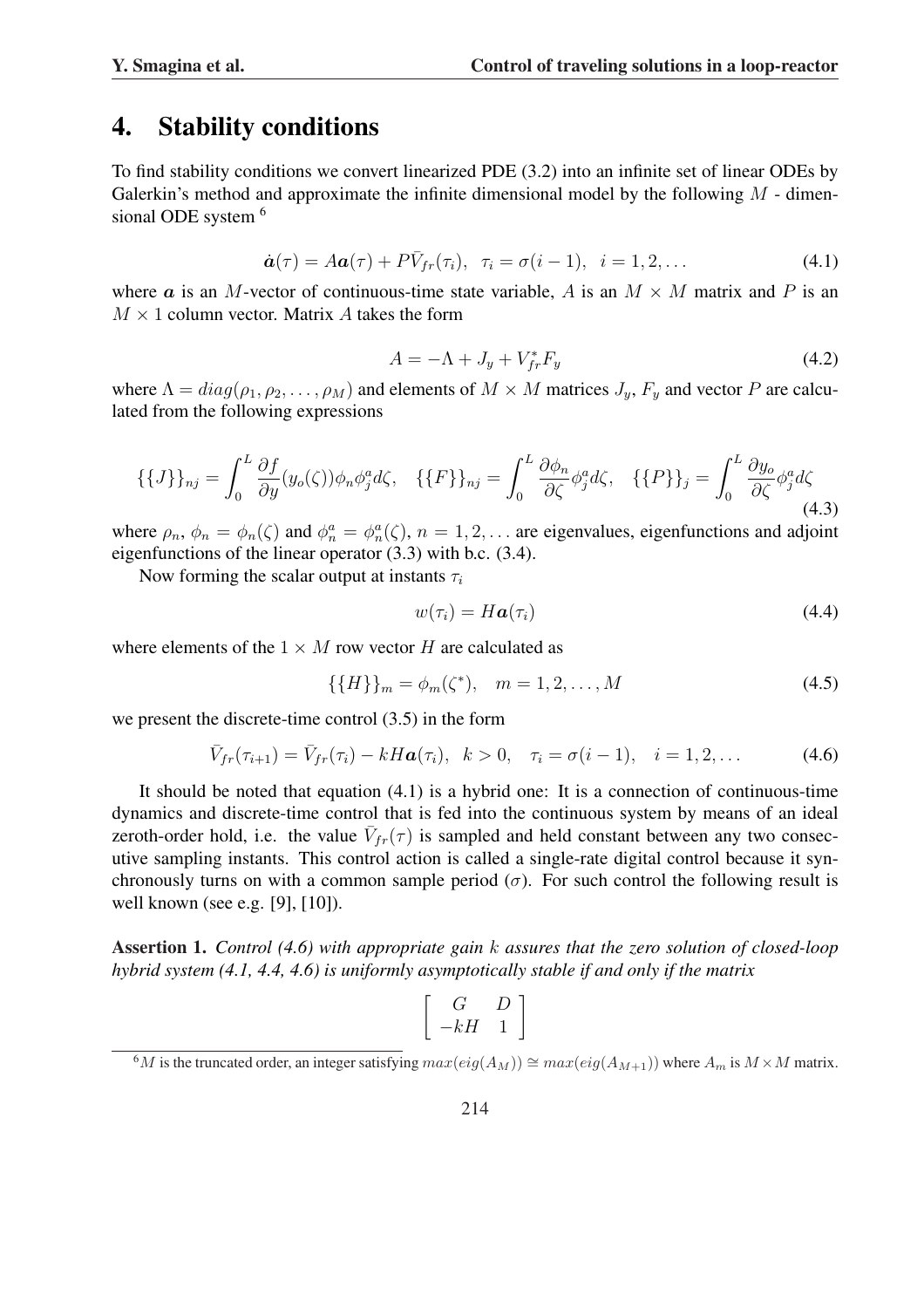is Schur stable, i.e. it has no eigenvalues  $z_i$  outside of the unit circle:  $|z_i| < 1$ . Here

$$
G = e^{A\sigma}, \quad D = \left(\int_o^{\sigma} e^{A\tau} d\tau\right) P \tag{4.7}
$$

*and*  $\sigma = \tau_{i+1} - \tau_i$  *is the period of discretization.* 

A more constructive result may be obtained in terms of open-loop system ( Eqn. 4.1, 4.4). To obtain this point we sample the continuous-time part of Eqn.4.1 with a period  $\sigma$  coinciding with the sampling interval of the piecewise input signal  $\overline{V}_{fr}(\tau_i)$ ,  $\tau_i = \sigma(i-1)$ . Letting  $a(i) = a(\tau_i)$ ,  $v(i) = \overline{\tilde{V}_{fr}(\tau_i)}$  we obtain the following discrete time equation

$$
a(i + 1) = Ga(i) + Dv(i), \quad i = 1, 2, ... \tag{4.8}
$$

where  $a(i)$  is an M - column vector and the  $M \times M$  matrix G and the M-column vector D are calculated by formulas (4.7). The output of system (4.8) is

$$
w(i) = H\mathbf{a}(i) \quad i = 1, 2, \dots \tag{4.9}
$$

where  $w(i) = w(\tau_i)$ . In the terms of Eqn.(4.8), (4.9) discrete-time control (4.6) becomes the form of the following dynamic feedback

$$
v(i + 1) = v(i) - kw(i) = v(i) - kHa(i), \ \ k > 0, \ \ i = 1, 2, \dots \tag{4.10}
$$

Theorem 2. *Control (4.10) with an appropriate gain* k *stabilizes the closed-loop discrete-time system (4.8-4.10) by the root-locus technique if the following conditions are satisfied:*

 $(a)$   $HD \neq 0$   $(HP \neq 0)$ 

*(b)* the roots  $s_i$  of the equation

$$
\psi(s) = det \begin{bmatrix} sI - G & -D \\ H & 0 \end{bmatrix} = 0 \tag{4.11}
$$

*lie within the unit circle:*  $|s_j| < 1$ 

 $| \alpha | < 1$ 

*where* α*, the point of intersection of asymptotes, is calculated from the relation ([15], [13])*

$$
\alpha = 0.5(1 + \sum_{j=1}^{M} z_j - \sum_{j=1}^{M-1} s_j)
$$
\n(4.12)

*Here*  $s_i$  *are finite zeros of system (4.8), (4.9) and*  $z_i$  *are eigenvalues of the matrix G.* 

**Proof.** Let us write Eqns (4.8-4.10) in the standard state space form of a system of order  $M + 1$ with a single input  $u(i)$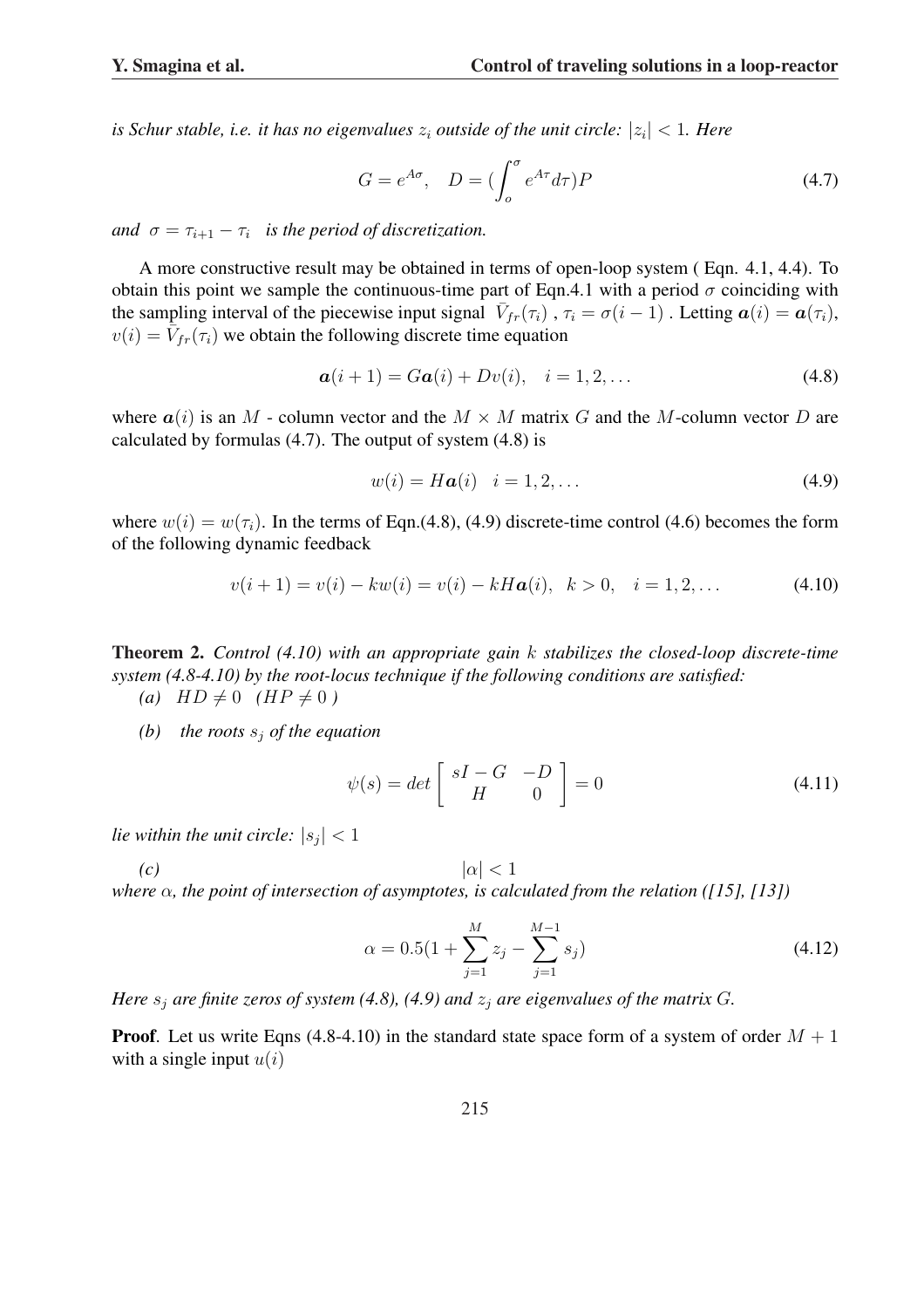$$
\begin{bmatrix} \mathbf{a}(i+1) \\ v(i+1) \end{bmatrix} = \begin{bmatrix} G & D \\ O & 1 \end{bmatrix} \begin{bmatrix} \mathbf{a}(i) \\ v(i) \end{bmatrix} + \begin{bmatrix} O \\ 1 \end{bmatrix} u(i)
$$
(4.13)

and a single output

$$
w(i) = [H, 0] \left[ \begin{array}{c} \boldsymbol{a}(i) \\ v(i) \end{array} \right] \tag{4.14}
$$

where  $a(i)$  is a M - column vector and  $v(i)$  and  $u(i)$  are scalar variables. Here O is the zero matrix of the appropriate dimension, 0 is the zero element.

Control here takes the form of the following feedback linear control

$$
u(i) = -kw(i), \ \ k > 0 \tag{4.15}
$$

At first we recall that as the gain coefficient of the closed-loop system grows indefinitely  $(k \to \infty)$  than controllable and observable eigenvalues of the  $(M + 1) \times (M + 1)$  dynamics matrix of the closed-loop system,  $E_c = \begin{bmatrix} G & D \\ O & 1 \end{bmatrix}$  $\begin{bmatrix} G & D \\ O & 1 \end{bmatrix} - k \begin{bmatrix} O \\ 1 \end{bmatrix}$  $\begin{bmatrix} 1 \end{bmatrix}$  [H, 0] approach the location of transmission zeros [16] of the open-loop system  $(\overrightarrow{Eqn.4.13}, 4.14)$ . At the same time, uncontrollable (unobservable) eigenvalues of this matrix coincide with decoupling [16] zeros of this system. All these zeros (transmission and decoupling ones) form the set of finite zeros [16] that are calculated as the set of complex  $s = s_i$  for which the normal rank [8] of the system matrix  $sI_M - G$  −D  $O$ 

 $P(s) =$  $O \qquad s-1 \quad 1$  $H$  0 0 is reduced [16]. Using the series of the rank equalities we may

evaluate rank of as follows

$$
rankP(s) = rank \begin{bmatrix} sI_M - G & -D \\ H & 0 \end{bmatrix}
$$
 (4.16)

Thus, the normal rank of matrix  $P(s)$  is reduced if and only if the complex values s coincide with one calculated from Eqn.4.11 that are, in fact, finite zeros<sup>7</sup> of the system

$$
\mathbf{a}(i+1) = G\mathbf{a}(i) + Dv(i), \quad w(i) = H\mathbf{a}(i) \tag{4.17}
$$

 $\overline{a}$ 

Then if finite zeros of any system lie within the unit circle then transmission zeros of this system also lie within the unit circle because the set of transmission zeros is included in the set of finite zeros [16]. Hence, if condition (b) of Theorem 2 (zeros of lie within the unit circle) is satisfied then transmission zeros of the system (4.13),(4.14) also lie within the unit circle and control (4.15) assures that a number of eigenvalues of closed-loop tends to the values of finite zeros that are located within the unit circle. Let us examine the behavior of all  $(M + 1)$  eigenvalues of the dynamics matrix  $E_c$  of the closed-loop system. Denoting the number of finite zeros of a system by  $M_z$  we recall that system (4.17) with  $HD \neq 0$  has  $M_z = M - 1$  finite zeros [21]. From above

<sup>&</sup>lt;sup>7</sup>Finite zeros coincide with the set of complex for which the normal rank of the system matrix  $\begin{bmatrix} sI_M - G & -D \ I & 0 \end{bmatrix}$  $H \qquad 0$ is reduced (see[16]).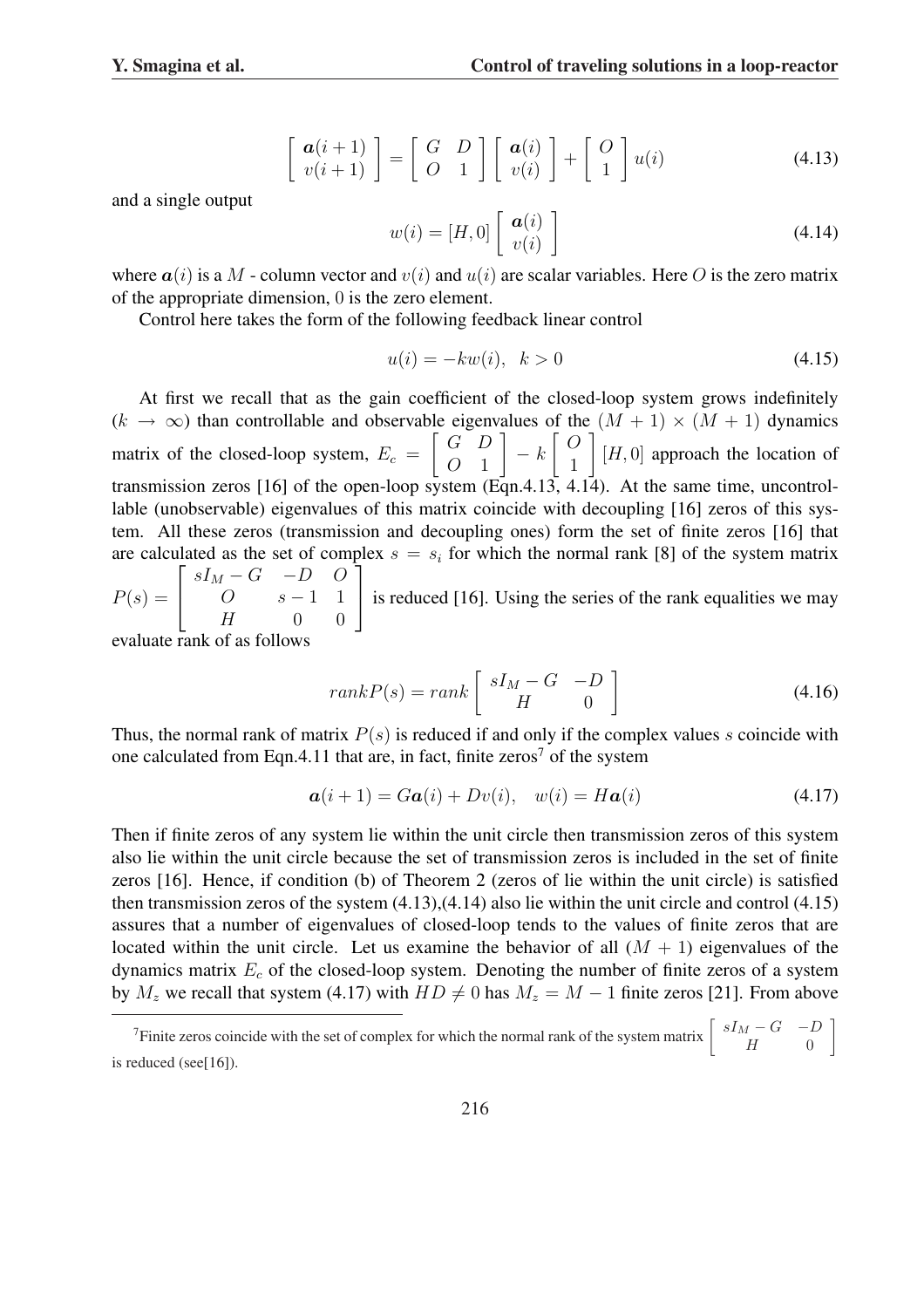reasoning it follows that system (4.13), (4.14) has the same number  $(M - 1)$  of finite zeros. Thus, the M – 1 eigenvalues (from  $M + 1$ ) of the dynamics matrix  $E_c$  of the closed-loop system tend to the finite values (finite zeros) with increasing gain  $(k)$  and the remaining two eigenvalues terminate at infinity along asymptotes. To assure stability of the closed-loop system we need to provide that these infinitely increasing eigenvalues (infinite zeros of system (4.13),(4.14) ) are located within the unit circle.

To assure this point we use the known properties of root-locus of a system with a scalar input /output ([15], [13]. The angles of asymptotes of these two infinite zeros are given by the formula

$$
\eta_{1,2} = \pm 180^{\circ}/2 = \pm 90^{\circ}
$$

These asymptotes intersect on a point  $\alpha$  of the real axis. Since the considered system has  $M_z$  =  $M-1$  finite zeros  $(s_1,\ldots,s_M)$ <sup>8</sup> and  $M+1$  poles  $(z_1,\ldots,z_M,1)$ <sup>9</sup> where  $z_j$ ,  $j=1,\ldots,M$ are eigenvalues of the matrix G then the point  $\alpha$  calculated from relation (4.12) should satisfy condition (c) of Theorem 2. The proof is complete.

Then we need to guarantee that the sampling is realized without loss of controllability and observability and without introducing additional zeros. It is well-known that the controllability (observability) property can be preserved under almost any sampling rate, except countable isolated points. To keep controllability(observability) of the sampled system we need to fulfil the following condition for complex eigenvalues of the matrix  $A(22)$ 

$$
exp(\lambda_l \sigma) \neq exp(\lambda_j \sigma) \quad \text{for any complex} \quad \lambda_l \neq \lambda_j^{10}.\tag{4.18}
$$

where  $\sigma$  is the period of discretization

Also, any pole  $\rho_c$  of the continuous-time system is related to a certain pole  $\rho_d$  of the sampled system as  $\rho_d = exp(\rho_c \sigma)$  and vice versa. However, no simple relation exists for the zeros of continuous-time and discrete-time systems [1]. These zeros may lie outside the unit circle and create difficulties for control. On the other hand the condition  $HC \neq 0$  guarantees that the continuous-time system  $\dot{a} = Aa + Cv$ ,  $w = Ha$  has  $(M - 1)$  has  $M - 1$  finite zeros ([21]) and so does the associated discrete system. Thus, if the condition (a) of Theorem 2

$$
HP \neq 0 \tag{4.19}
$$

is satisfied then the 'pole-zero' behaviour of system (4.8-4.9) is similar to the 'pole-zero' behaviour of system (4.1 - 4.4) with continuous-time output and control. The system (4.13-4.14) possesses the same property because of its special structure.

Let us note that above conditions may be satisfied only by appropriately choosing elements of the matrix H that are, in turn, dependent on the sensor position  $\zeta^*$ .

<sup>&</sup>lt;sup>8</sup>See the condition  $HD \neq 0$ .

<sup>&</sup>lt;sup>9</sup>We propose that system  $(4.13)$ ,  $(4.14)$  is controllable and observable. Thus, its poles are eigenvalues of the dynamics matrix of (4.13).

namics matrix of (4.15).<br><sup>10</sup>Condition (4.18) is equivalent to the following one:  $\sigma \neq m\pi/(\omega_j - \omega_l)$  for any  $\lambda_{l,j} = \delta_{l,j} + \omega_{l,j}\sqrt{l-1}$  with  $\delta_l = \delta_j$ ,  $\omega_j \neq \omega_l$  and  $m = \pm 1, \pm 2, \dots$  [22].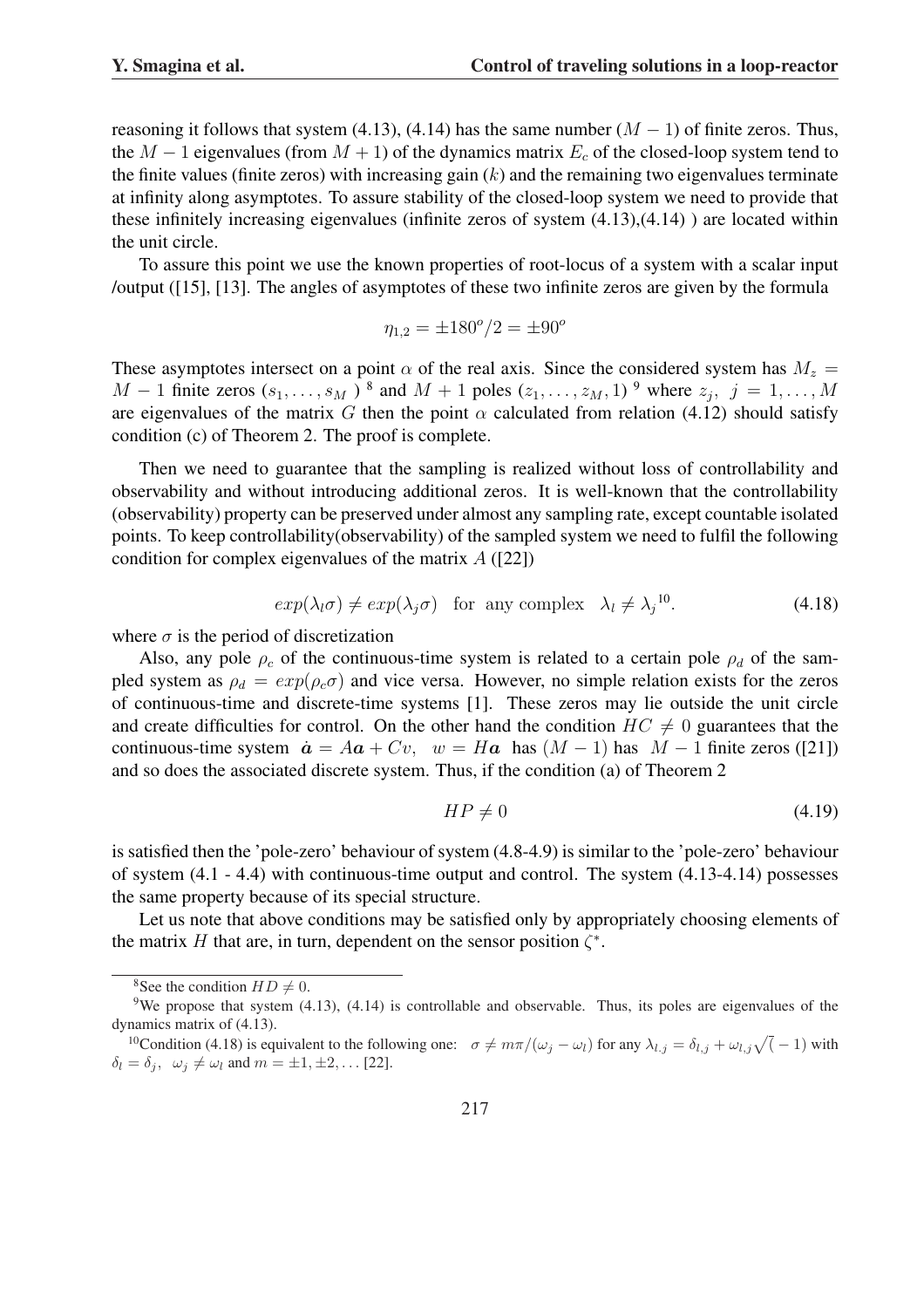Remark 3. *The magnitude of the gain coefficient* k *in the discrete-time control (4.15) should be restricted to keep infinite zeros within the unit circle. Upper bound on the gain may be evaluated from the root-locus plots or using inequality obtained by the authors in [20]:*  $k \leq \frac{\partial V_{fr}}{\partial y}$ .

Remark 4. *According to the above theory the sensor positions in the original fixed coordinate* system should be activated by the following law  $\xi_i^* = [\zeta_i^* + \sigma \sum_i V_{fr}^i] mod(L)$  where  $V_{fr}^i =$  $V_{fr}(\tau_i)$ . Because difference  $V_{fr}(\tau_i) - V_{fr}^*(\tau_i)$  is vanishing with growing i in the stable closed*loop system, then we may roughly approximate*  $\xi_i^* = [\zeta_i^* + \sigma i V_{fr}^*] \text{mod}(L)$ .

Remark 5. *We can recommend the following strategy for control design: Let us assign* σ *( interval of control updating) and some initial value*  $V_{fr}(0)$ *. Then we measure the variable y at the moment*  $\tau_1 = \sigma$  at the position  $\xi = \zeta^* + V_{fr}(0)\sigma$  *i.e.* we evaluate  $y(\zeta^* + V_{fr}(0)\sigma, \tau_1)$  and correct  $V_{fr}$ *according Eqn.3.1 to obtain*  $V_{fr}(\tau_1)$ . *Furthermore, at the moment*  $\tau_2 = 2\sigma$  *we measure*  $y(\zeta^* + \zeta^*)$  $(V_{fr}(0) + V_{fr}(\tau_1))\sigma$ ,  $\tau_2$ ) *and do new correction of*  $V_{fr}$  *according Eqn.3.1 to obtain*  $V_{fr}(\tau_2)$  *and so on.*

# 5. Application

As an application we consider a network of  $N$  identical fixed-bed reactors (loop reactor) with gradual switching of the inlet/outlet ports at each time interval  $\sigma$  (the original full model, Eqns.1.1-1.4).

In the limiting case of a loop reactor with infinite number of ports ( $N \to \infty$ ) the stepwise function  $\xi_{feed}$  can be replaced by a continuous description of the feed position  $\xi_{feed} = \xi_{feed}(\tau)$  $[\tau V_{sw}(\tau)]mod(L)$  where  $V_{sw}(\tau)$  is the switch velocity. We consider the case when a "frozen" front or pulse solution rotates in the network system at a velocity  $V_{fr}$  that is kept to coincide with the switch velocity ( $V_{sw} \cong V_{fr}$ ). The operation of such network is approximated by the asymptotic continuous model that in a moving coordinate system ( $\zeta = \xi - V_{sw}\tau$ ,  $\tau' = \tau$ ) with the fixed position of the inlet and outlet takes the following continuous form

$$
Le\frac{\partial y}{\partial \tau} + (V - LeV_{sw})\frac{\partial y}{\partial \zeta} - Pe_y^{-1}\frac{\partial^2 y}{\partial \zeta^2} = Bf_1(x, y),\tag{5.1}
$$

$$
\frac{\partial x}{\partial \tau} + V \frac{\partial x}{\partial \zeta} - P e_x^{-1} \frac{\partial^2 x}{\partial \zeta^2} = f_1(x, y)
$$
\n(5.2)

with boundary conditions

$$
Pe_z^{-1}(\frac{\partial z}{\partial \zeta}|_{\zeta=0} - \frac{\partial z}{\partial \zeta}|_{\zeta=L}) = V(z|_{\zeta=0} - z_{in}), \quad z(0) = z(L)
$$
 (5.3)

where  $z = y, x$ .

This asymptote (for infinite number of units  $N \to \infty$ ) was derived and also demonstrated in work of M.Sheintuch and O.Nekhamkina [18]. They also showed that the steady state pulse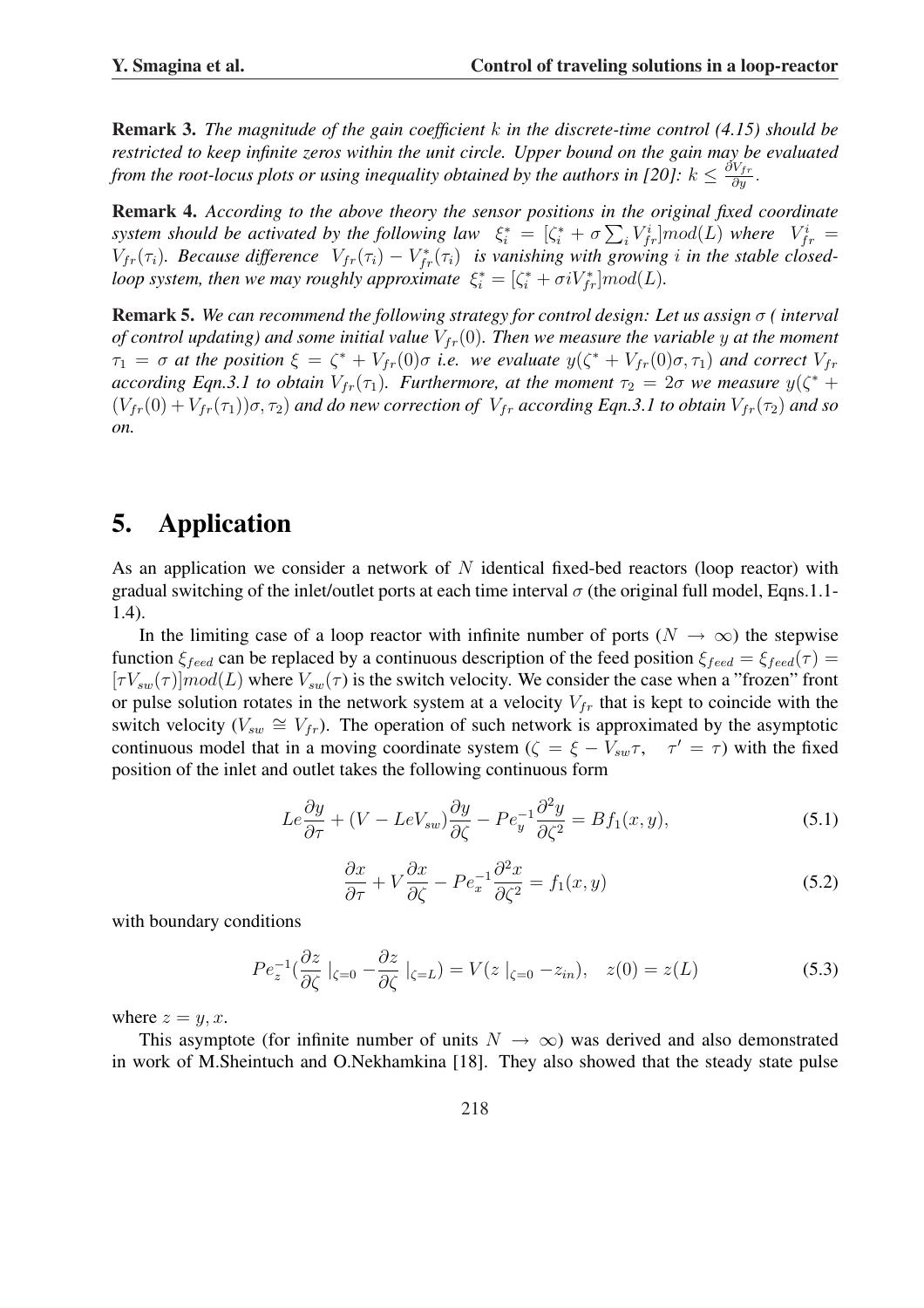solution  $y_o(\zeta)$ ,  $x_o(\zeta)$  of system (5.1-5.3), the loop reactor with periodic switching, exists if  $V_{sw}$  =  $V_{sw}^* \in [V_{sw}^{min}, V_{sw}^{max}]$ . Outside this domain the solution is extinguished (cold) and the reactor is inactive (see [18]). Our purpose is to find a rule to update the switch velocity  $V_{sw}$  to prevent extinction of this solution when initially  $V_{sw} \notin [V_{sw}^{min}, V_{sw}^{max}]$ , i.e.  $V_{sw}$  -control that assures  $y(\zeta, \tau) \to y_o(\zeta), x(\zeta, \tau) \to x_o(\zeta)$  as  $\tau \to \infty$ , We update  $V_{sw}$  at instants  $\tau_i$  according to the rule

$$
V_{sw}(\tau_{i+1}) = V_{sw}(\tau_i) - k[y(\zeta^*, \tau_i) - y^*]
$$
\n(5.4)

To study linear stability we linearize Eqn. (5.1), (5.2) about  $y_o$ ,  $x_o$ ,  $V_{sw}^*$  and using Galerkin's method approximate the linearized PDEs by the following ODE system

$$
\dot{\boldsymbol{a}}(\tau) = A\boldsymbol{a}(\tau) + P\bar{V}_{sw}(\tau_i), \ \tau_i = \sigma(i-1), \ \ i = 1, 2, \dots \tag{5.5}
$$

where a is the 2M -vector<sup>11</sup> of the continuous-time state variable, the  $2M \times 2M$  matrix A and  $2M \times 1$  column vector P have the following structure

$$
A = \begin{bmatrix} Le^{-1}(-\Lambda_1 + BJ_y + LeV_{sw}^* F_y) & Le^{-1}BJ_x \\ J_y & -\Lambda_2 + J_x + V_{sw}^* F_x \end{bmatrix}; \quad P = \begin{bmatrix} P_1 \\ P_2 \end{bmatrix}
$$
 (5.6)

Here  $\Lambda_{1(2)} = diag(\rho_1, \ldots, \rho_M)$ ,  $M \times M$  matrices  $J_y$ ,  $J_x$ ,  $F_x$ ,  $F_y$  and  $M \times 1$  column vectors  $P_1$ ,  $P_2$  have the elements respectively

$$
\{\{J_y\}\}_{nj} = \int_0^L \frac{\partial f_1}{\partial y}|_{y_o, x_o} \phi_n \phi_j^a d\zeta, \quad \{\{J_x\}\}_{nj} = \int_0^L \frac{\partial f_1}{\partial x}|_{y_o, x_o} \psi_n \psi_j^a d\zeta,
$$
 (5.7)

$$
\{\{F_y\}\}_{nj} = \int_0^L \frac{\partial \phi_n}{\partial \zeta} \phi_j^a d\zeta, \quad \{\{F_x\}\}_{nj} = \int_0^L \frac{\partial \psi_n}{\partial \zeta} \psi_j^a d\zeta,
$$
\n(5.8)

$$
\{\{P_1\}\}_j = \int_0^L \frac{\partial y_o}{\partial \zeta} \phi_j^a d\zeta, \quad \{\{P_2\}\}_j = \int_0^L \frac{\partial x_o}{\partial \zeta} \psi_j^a d\zeta \tag{5.9}
$$

where

$$
\frac{\partial f_1}{\partial y}|_{y_o, x_o} = Da(1 - x_o) \frac{\gamma^2}{(\gamma + y_o)^2} \exp \frac{\gamma y_0}{\gamma + y_o}, \quad \frac{\partial f_1}{\partial x}|_{y_o, x_o} = -Da \exp \frac{\gamma y_0}{\gamma + y_o}
$$
(5.10)

In (5.7-5.9)  $\rho_n$ ,  $\phi_n$ ,  $\psi_n$ ,  $n = 1, 2, \ldots$  are eigenvalues and eigenfunctions of the linear operator

$$
\mathcal{L}(z) = V \frac{\partial z}{\partial \zeta} - P e_z^{-1} \frac{\partial^2 z}{\partial \zeta^2}; \quad z = y, x \tag{5.11}
$$

with boundary condition 5.3. Profiles  $x_o(\zeta), y_o(\zeta), \zeta \in [0, L]$  are obtained by numerical simulation of asymptotic model of the network.

 $11$  M is the truncated order.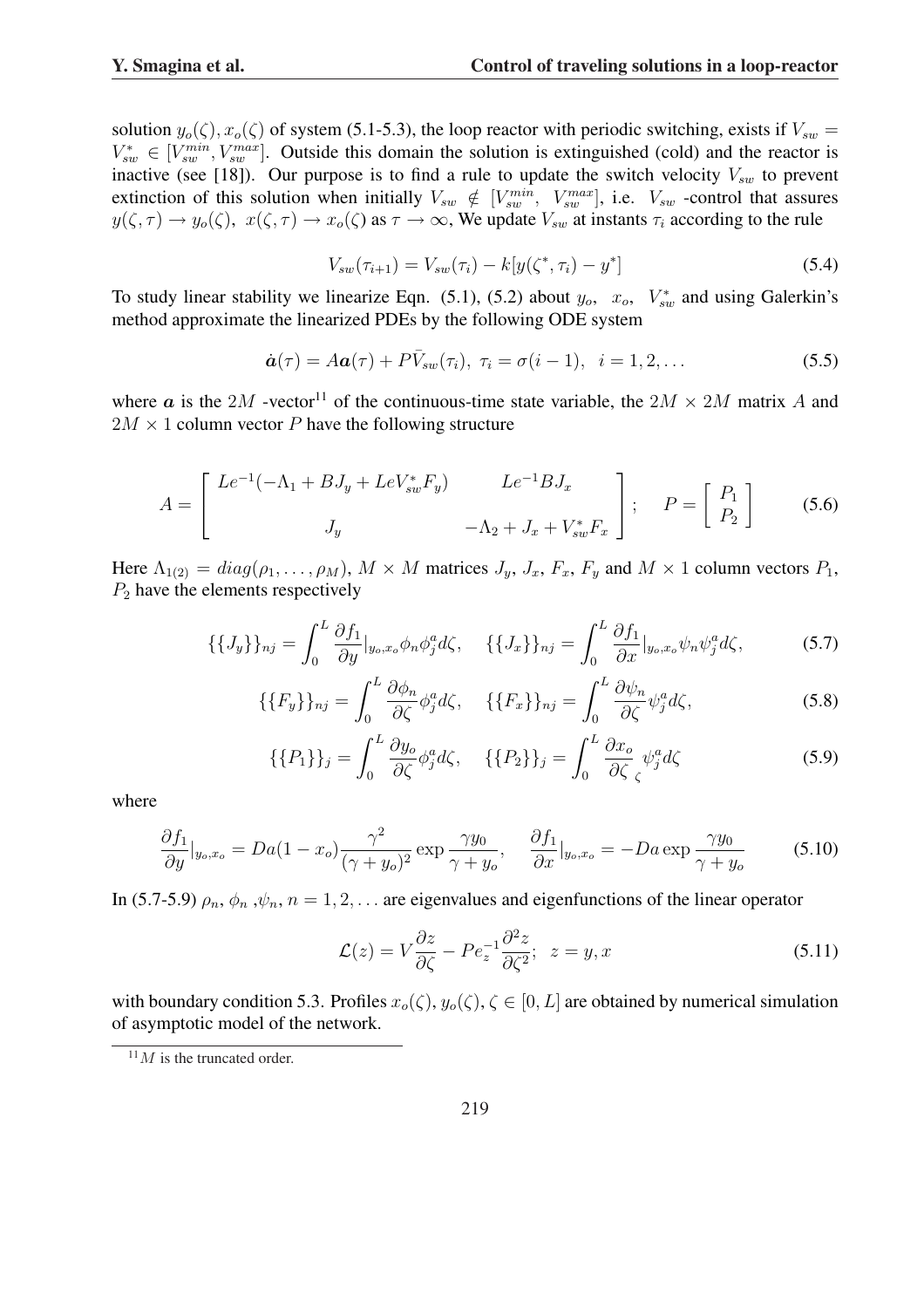Control variable  $\bar{V}_{sw}(\tau_i)$  in Eqn. 5.5 satisfies the dynamical equation

$$
\bar{V}_{sw}(\tau_{i+1}) = \bar{V}_{sw}(\tau_i) - k\tilde{H}\boldsymbol{a}(\tau_i)
$$
\n(5.12)

where  $\tilde{H} = [H_1, O]$  is the  $1 \times 2M$  row vector, O is zero  $1 \times M$  row vector and elements of the  $1 \times M$  row vector  $H_1$  are follows

$$
\{\{H_1\}\}_m = \phi_m(\zeta^*), \quad m = 1, 2, \dots, M \tag{5.13}
$$

Now solvability conditions that guarantee effectiveness of control (5.12) are assured by Theorem 2 that applies to the discrete system with appropriate  $2M \times 2M$  and  $2M \times 1$  matrices G and D obtained by sampling continuous part of Eqn. 5.5 and with  $1 \times 2M$  row vector  $H = [H_1, 0]$ . Condition (4.19) here is reduced to  $H_1P_1 \neq 0$  where  $P_1$  is  $M \times 1$  column vector.

Now we demonstrate the effectiveness of control (5.4) to stabilize the rotation of a pulse solution for initial  $V_{sw}$  that is outside of the stable domain. Analysis of the continuous model (Eqn.5.1-5.2 with parameters listed in Figure 2 caption) reveals that rotating pulses in the open-loop system (i.e. without control) are stable when  $V_{sw}$  belongs to the range  $[1.182 * 10^{-3}, 1.265 * 10^{-3}]$  (see Figure 2, left,  $V_{sw} = 1.25 * 10^{-3}$ ) and the pulse solution is eventually extinguished outside this range (see Figure 2, right,  $V_{sw} = 1.35 * 10^{-3}$ ).



Figure 2: Analysis of the continuous model (Eqn.(1.1,1.2),  $Le = 800$ ;  $V = 1$ ;  $L = 1$ ;  $Pe_y =$ 194.17;  $Pe_x = 200$ ;  $Da = 3.1148$ ;  $B = 0.5233$ ;  $\gamma = 9.1638$ ): Sustained stable propagation (left,  $V_{sw}^* = 1.25 * 10^{-3}$ ) and failed propagation (right,  $V_{sw} = 1.35 * 10^{-3}$ ) leading to extinction of a loop reactor in the absence of control. Figure shows spatiotemporal gray-scale patterns of the dimensionless temperature.

The typical steady pulse solution of a loop network is presented in Figure 3.

Study of the qualitative properties of the approximate lumped model  $12$  shows that the sensor position (with  $k > 0$ ) should fall in the range  $0 < \zeta^* < 0.05$ , i.e., along the ascending section of the pulse because in this range the conditions of Theorem 2 (see Figure 4) and conditions  $(4.18, 4.19)$  are satisfied. (Elsewhere we show that with  $k < 0$  the sensor position can placed along the descending branch.) To evaluate the gain coefficient  $k$  we use root-locus plots. Figure 5

<sup>&</sup>lt;sup>12</sup>The truncated order of this model,  $M = 50$ , is evaluated by study of convergence of leading eigenvalue of the dynamics matrix A of Eqn.5.5.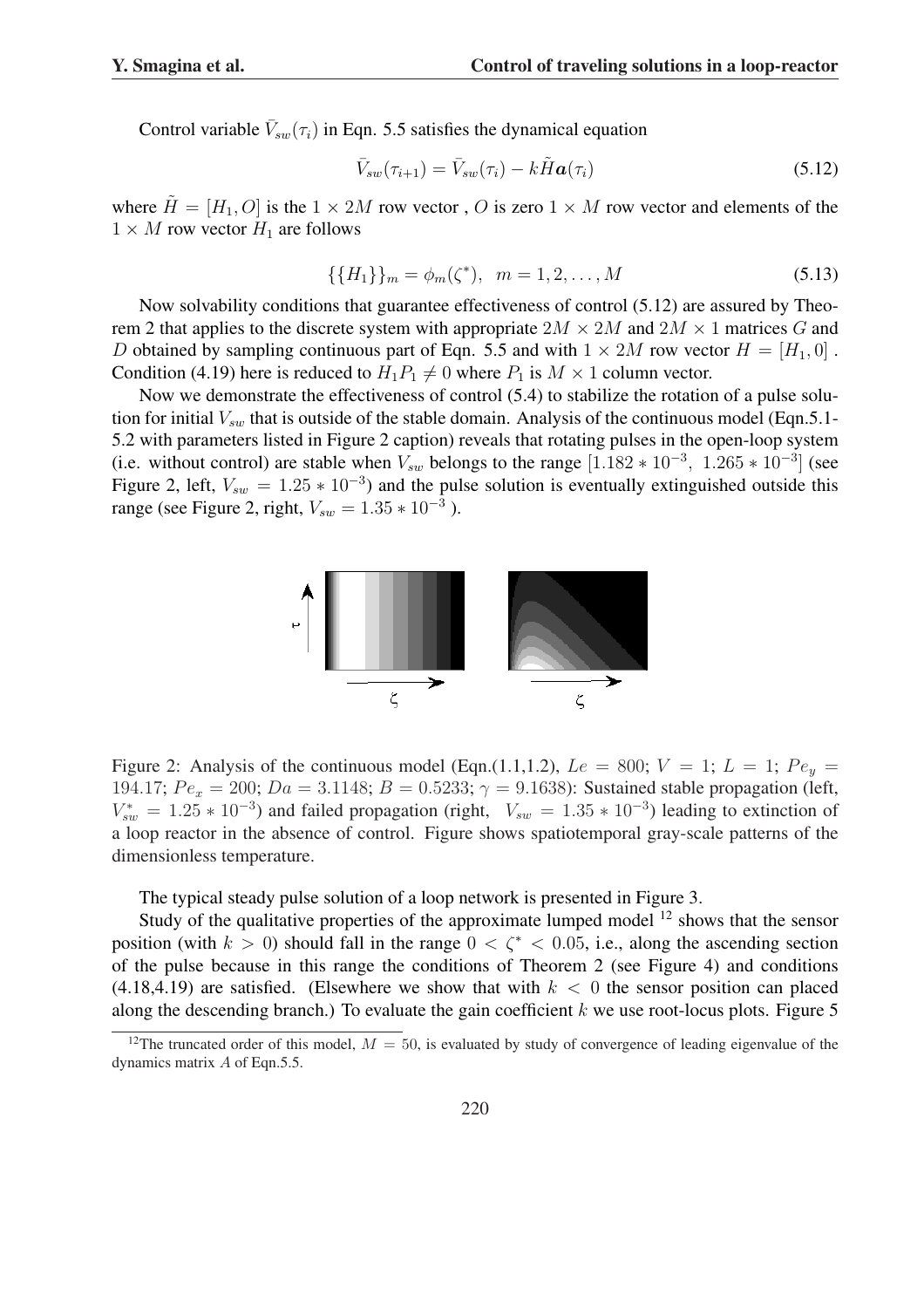

Figure 3: Typical steady pulse solution  $(y_0$  (solid line),  $x_0$  (dotted line)) of the loop reactor (Eqn. 5.1, 5.2,  $V_{sw}^* = 1.25 * 10^{-3}$ ).

demonstrates root-loci for discrete-time system with sampling time  $\sigma = 100, 400, 800$  respectively. We conclude that  $k = 0.1 * 10^{-4}$  is enough to stabilize system for  $\sigma < 800$ . This sampling time should be compared with one rotation time of the pulse,  $T = L/V_{sw}^* \cong 800$  for  $L = 1$ ,  $V_{sw}^* \cong 1.25 * 10^{-3}$ ; i.e. we sample once a cycle.



Figure 4: The dependence of the leading zero (a) and value  $\alpha$  (Eqn.4.12) (b) on sensor position  $(\zeta^*)$  for the linearized sampled (discrete-time) model obtained from Eqn.5.5, with matrices A, P from Eqn.5.6-5.9. Discrete-time control (5.12) is updated via  $\sigma = 10$ . Linearization is performed around the steady solution  $y_o$ ,  $x_o$  (Figure3).

Finally we approve effectiveness of the proposed control law in the actual nonlinear system: we simulate the closed-loop system (Eqn. 5.1-5.4), initially  $V_{sw} = 1.36 * 10^{-3} \notin [1.182, 1.265] *$  $10^{-3}$ . We use the sensor situated within the acceptable position range ( $\zeta^* = 0.0195$ ) and different switching intervals (sampling time):  $\sigma = 100, 400, 800$  (see Figures 6-8): The  $V_{sw}$  value converges to a constant value that belongs to the stable range of rotating pulses when  $\sigma < 800$ .

We can observe that increasing the time interval of control updating considerably increases the amplitude of oscillations of state variable y (compare temperature dynamics in Figures 6 and 7).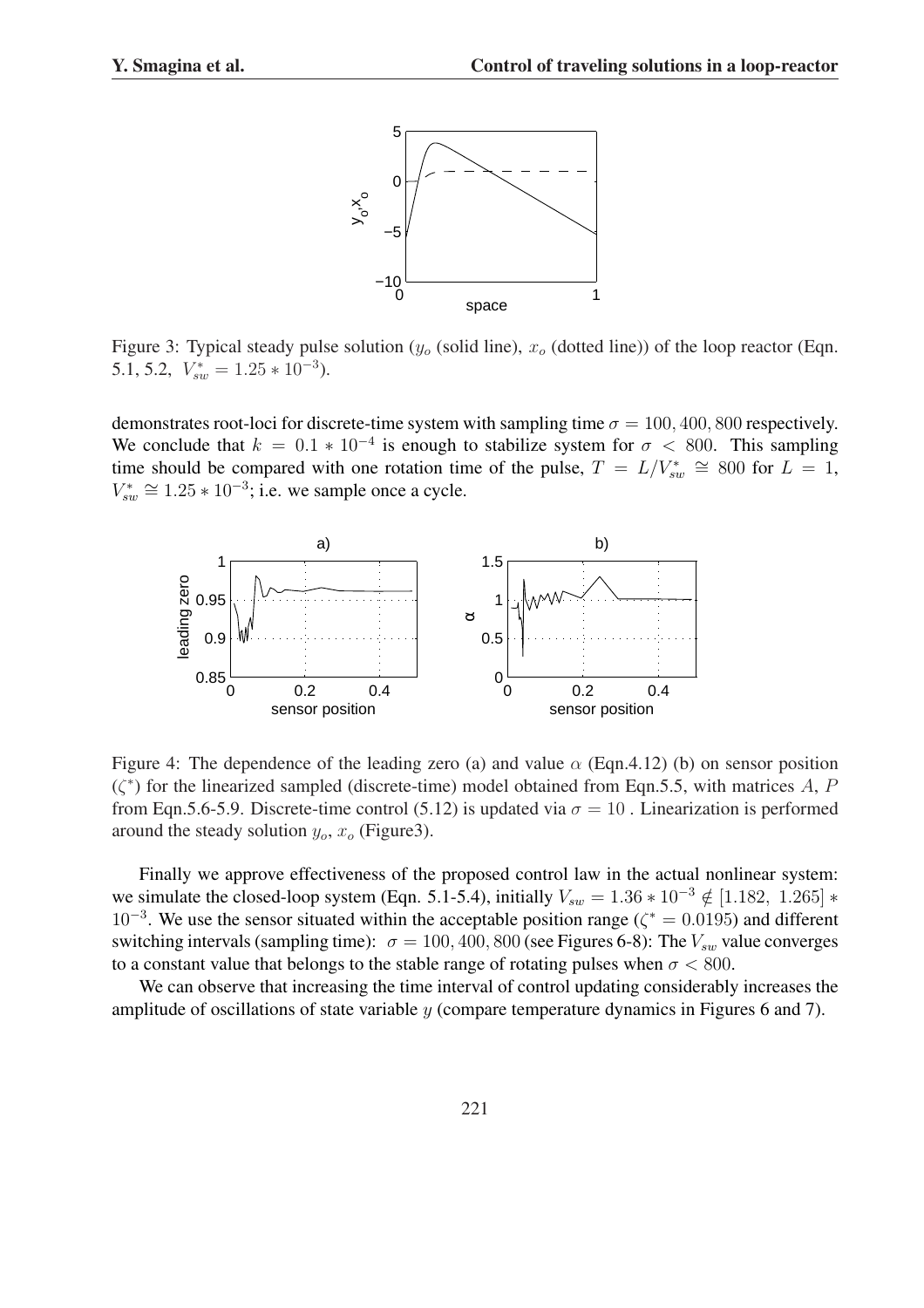

Figure 5: The root-locus for the linearized lumped closed-loop model obtained from Eqn.5.5 with discrete-time control (5.12). First row(left):  $\sigma = 100$ , leading unstable eigenvalue 1.0147,  $\alpha =$ 0.7539; first row (right):  $\sigma = 400$ , leading unstable eigenvalue 1.0602,  $\alpha = 0.9181$ ; second row:  $\sigma = 800$ , leading unstable eigenvalue 1.240,  $\alpha = 0.9968$ . Sensor is situated at  $\zeta^* = 0.0195$ ,  $V_{sw}^* = 1.1241 * 10^{-3}.$ 



Figure 6: Testing the effectiveness of control law (5.4) in the asymptotic continuous model of loop reactor (Eqn.1.1,1.2),  $V_{fr} = V_{sw}$ ,  $k = 0.1 * 10^{-4}$  . Control is applied via  $\sigma = 100$ ;  $\zeta^* = 0.0195$ , initial  $V_{sw} = 1.36 * 10^{-3}$ , other parameters are as in Figure 2. Figure shows spatiotemporal grayscale patterns of the dimensionless temperature (left), dynamics of the  $V_{sw}$  response (right).

## 6. Conclusion

We are currently studying the control of a one-dimensional model of pulse propagation in a cardiac system, which takes quite a similar form to Eqns.(2.1). The similarity suggests a mode of control and similarity of tools in control design. In both problems one may design a model-independent feedback control, as opposed to the model-based control employed here. Our analysis suggests several advantages of the latter approach because control in fact, is a distributed feedback control that stabilizes the spatiotemporal evolution of waves by using a finite number of sensor/ actuators. Such type control is effective at large length of space domain unlike model-independed approach that suppress instability in a small portion of tissue (see, for example, works [4, 5].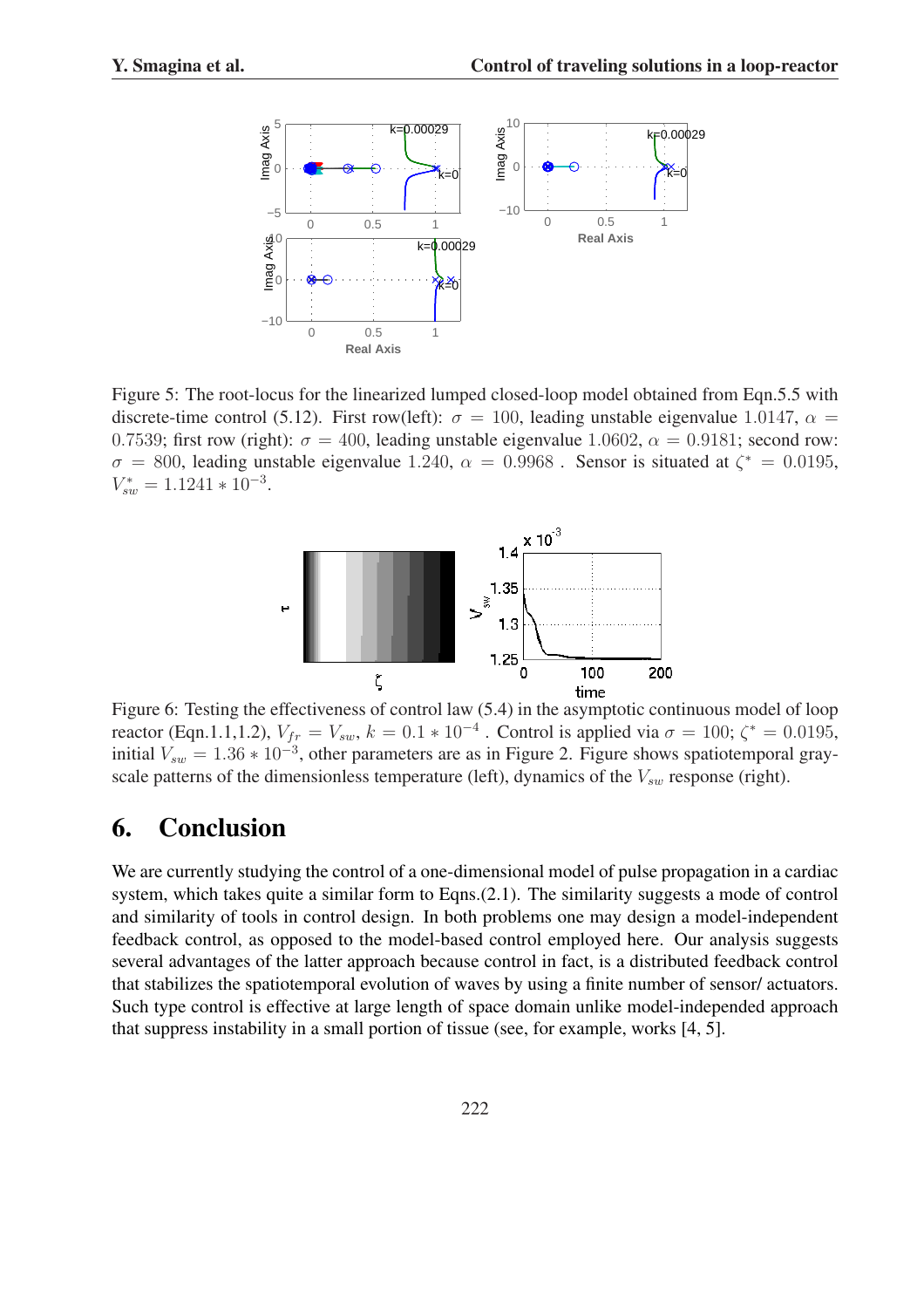

Figure 7: Testing the effectiveness of control law (5.4) in the asymptotic continuous model of loop reactor (Eqn.1.1,1.2),  $V_{fr} = V_{sw}$ ,  $k = 0.1 * 10^{-4}$ . Control is applied via  $\sigma = 400$ ;  $\zeta^* = 0.0195$ , initial  $V_{sw} = 1.36 * 10^{-3}$ , other parameters are as in Figure 2. Figure shows spatiotemporal grayscale patterns of the dimensionless temperature (left), dynamics of the  $V_{sw}$  response (right).



Figure 8: Testing the effectiveness of control law (5.4) in the asymptotic continuous model of loop reactor (Eqn.1.1,1.2),  $V_{fr} = V_{sw}$ ,  $k = 0.1 * 10^{-4}$  . Control is applied via  $\sigma = 800$ ;  $\zeta^* = 0.0195$ , initial  $V_{sw} = 1.36 * 10^{-3}$ , other parameters are as in Figure 2. Figure shows spatiotemporal grayscale patterns of the dimensionless temperature (left), dynamics of the  $V_{sw}$  response (right).

### Acknowledgements

Work supported by the US-Israel Binational Science Foundation. MS is a member of the Minerva Center of Nonlinear Dynamics. YS is partially supported by the Center for Absorption in Science, Ministry of Immigrant Absorption, State of Israel.

## References

- [1] K. J. Astrom, P. Hagander, J. Sternby. *Zeros of sampled system.* Automatica, 20 (1984), No. 1, 31–38.
- [2] A. A. Barresi, M. Vanni, M. Brinkmann, G. Baldi. *Control of an autothemal network of nonstationary catalytic reactors.* AIChE Journal, 45 (1999), 1597–1602.
- [3] L. G. Stanton, A. A. Golovin. *Global feedback control for pattern-forming systems.* PRE, 76 (2007), 036210.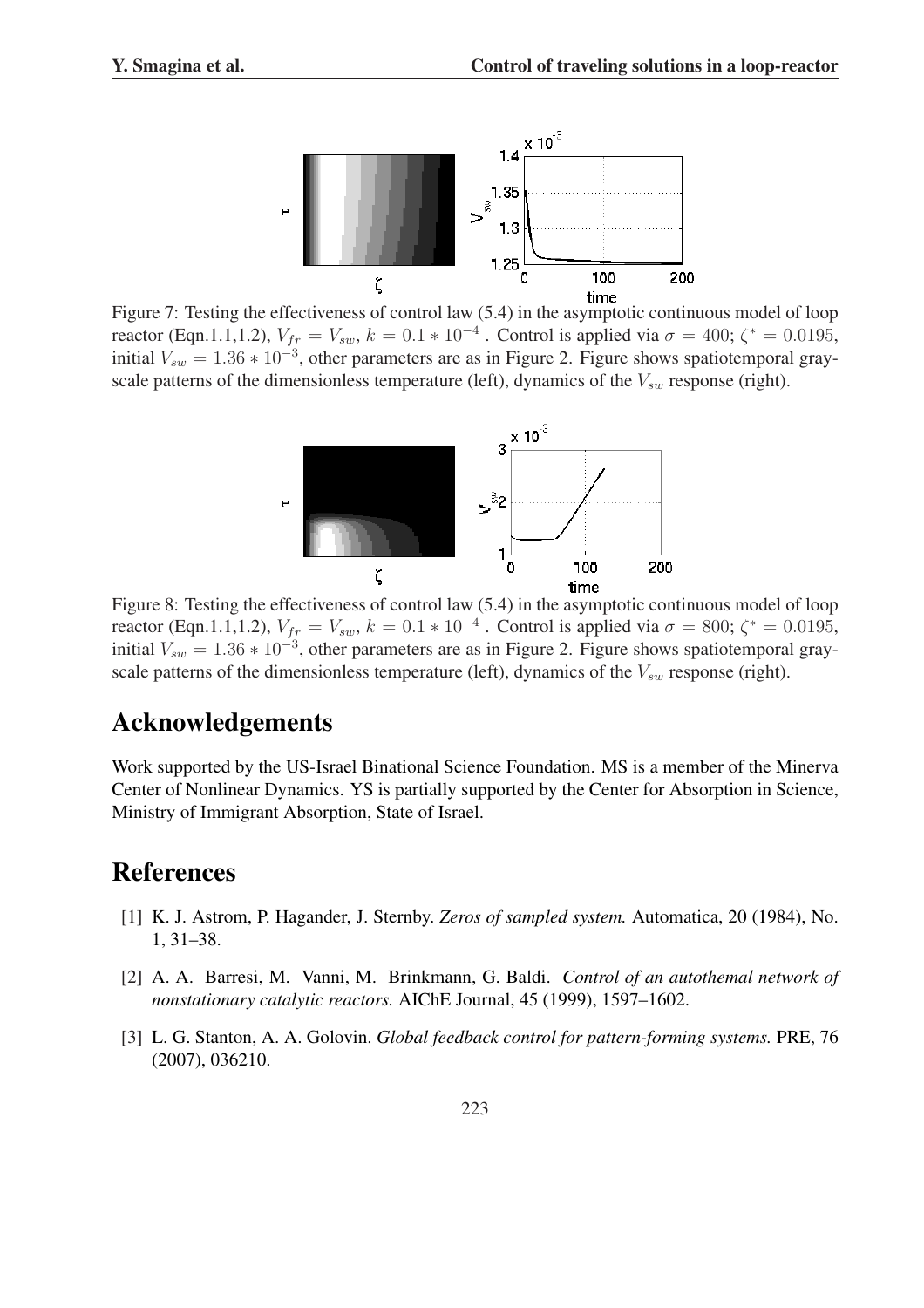- [4] B. Echebarria, A. Karma. *Spatiotemporal control of cardiac alternans.* Chaos, 12 (2002), 923–930.
- [5] B. Echebarria, A. Karma. *Amplitude equation approach to spatiotemporal dynamics of cardiac alternans.* Physical Review E, 76 (2007), 051911.
- [6] M. Courtemanche, L. Glass, J. Keener *Instabilities of a propagating pulse in a ring of excitable media.* PRL, 70 (1993), 2182–2185.
- [7] M. Courtemanche, J. Keener, L. Glass. *A delay equation representation of pulse circulation on a ring in excitable media.* SIAM.J. Appl. Math., 56 (1996) ,No.1, 119–142.
- [8] F. R. Gantmacher. The theory of matrices. New York, Chelsea Pull. Comp, 1977.
- [9] L. Hou, A. N. Michel. *Some qualitative properties of sampled-date control systems.* IEEE Transaction on Automatic control, 42 (1997), No.12, 1721–1725.
- [10] L. Hou, A. N. Michel.*Some qualitative properties of multirate digital systems.* IEEE Transaction on Automatic control, 44 (1999), No. 4, 765–770.
- [11] A. Madai, M. Sheintuch. *Demonstration of loop reactor operation.* AIChE Journal., 54 (2008), 2413–2422.
- [12] Yu. Sh. Matros. Catalytic process under unsteady-state conditions. Amsterdam, Elsevier,1989.
- [13] M. Mori. *Root-locus method of pulse transfer function for sampled-date control systems.* IRE Transaction on Automatic. Control, 3 (1957), No.1, 13–20.
- [14] O. Nekhamkina, M. Sheintuch.*Structure of operating domains of loop reactors.* AIChE Journal, 54 (2008), 1292–1302.
- [15] K. Ogata. Modern Control Engineering. Prentice-Hall, London, Englewood Cliffs, 1990.
- [16] H. H. Rosenbrock. State-space and multivariable theory, London, Nelson, 1970.
- [17] M. Sheintuch, S. Shvartsman. *Spatiotemporal patterns in catalytic reactors.* AIChE Journal, 42 (1996), 1041–1067.
- [18] M. Sheintuch, O. Nekhamkina. *The asymptotes of loop reactors.* AIChE Journal, 51 (2005), 224–234.
- [19] L. G. Sison, E. K. P. Chong. *No-reset iterative learning control.* Proceedings of 35st IEEE Conference on Decision and Control, Kobe, Japan, 1996, 3062–3063.
- [20] Ye. Smagina, M. Sheintuch, M. *Control of rotating pulses in a loop reactor.* Journal of Process Control, 19 (2009), 954–963.